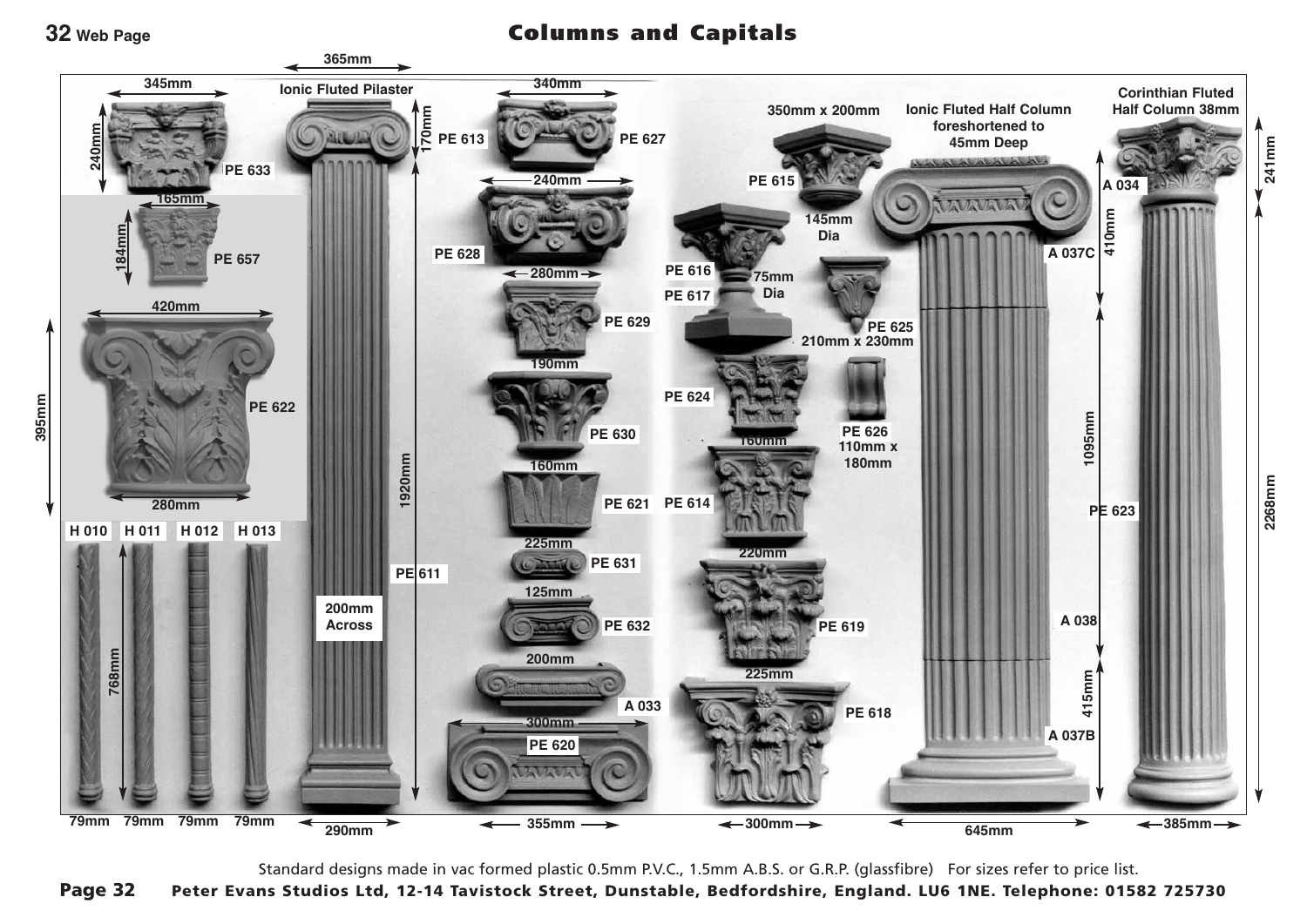Other Columns in GRP (fibreglass) in our Columns & Urns Catalogue

## Columns and Capitals

**600mm**

PE 624<br>CAP ONLY **PE 623 PE 634 PE 636 PE 637 PE 638 PE 640 PE 641 PE 642 PE 643 PE 635 CAP ONLY CAP ONLY CAP ONLY BOTTOM SECTION FLUTED DORIC HALF COLUMNS TOP SECTION Corinthian Half Column Ionic Fl Half Colum Dori Half Column Fluted Doric Pilaster Fluted Corinthian Pilaster 2270mm 1735mm 450mm dia 216mm 1950mm Tall 2080mm Tall 2120mm Tall 250mm Dia 250mm Dia 1965mm Tall Combined 2227mm Tall Combined 2270mm Tall 2280mm Tall 250mm Dia Sha 200mm Dia Shaft 160mm Dia Shaft Only available in ABS**

Standard designs made in vac formed plastic 0.5mm P.V.C., 1.5mm A.B.S. or G.R.P. (glassfibre) For sizes refer to price list.

**310mm Across Flat**

Peter Evans Studios Ltd, 12-14 Tavistock Street, Dunstable, Bedfordshire, England. LU6 1NE. Telephone: 01582 725730 Page 33

**270mm 600mm 330mm**

**2438mm**

**PE 639**

**Combined 2443mm Tall**

**Dia**

**335mm Dia**

**305mm Across Flat**

**330mm Across Flat** **Web Page 33**

**1965mm**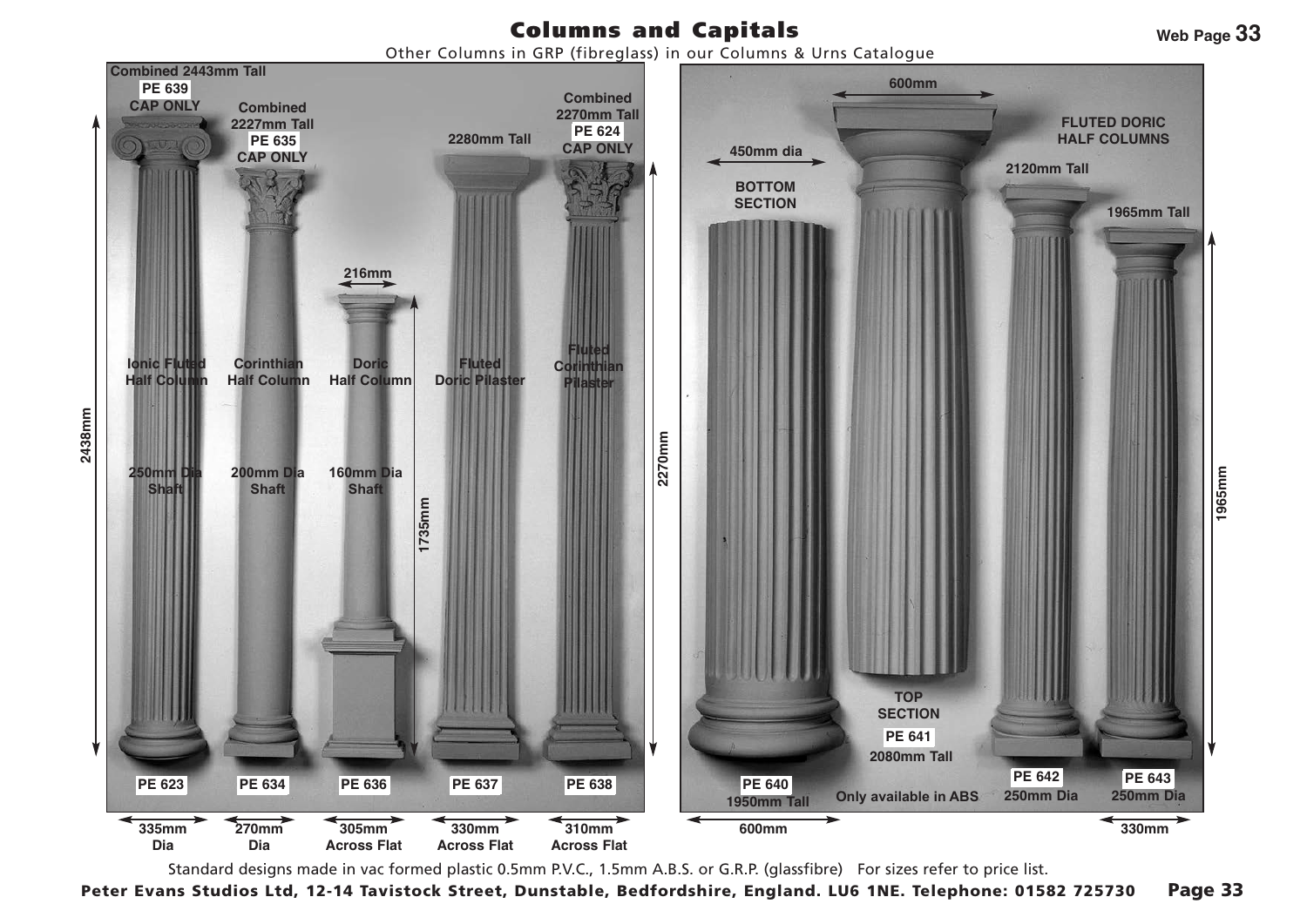

Standard designs made in vac formed plastic 0.5mm P.V.C., 1.5mm A.B.S. or G.R.P. (glassfibre) For sizes refer to price list. Page 34 Peter Evans Studios Ltd, 12-14 Tavistock Street, Dunstable, Bedfordshire, England. LU6 1NE. Telephone: 01582 725730